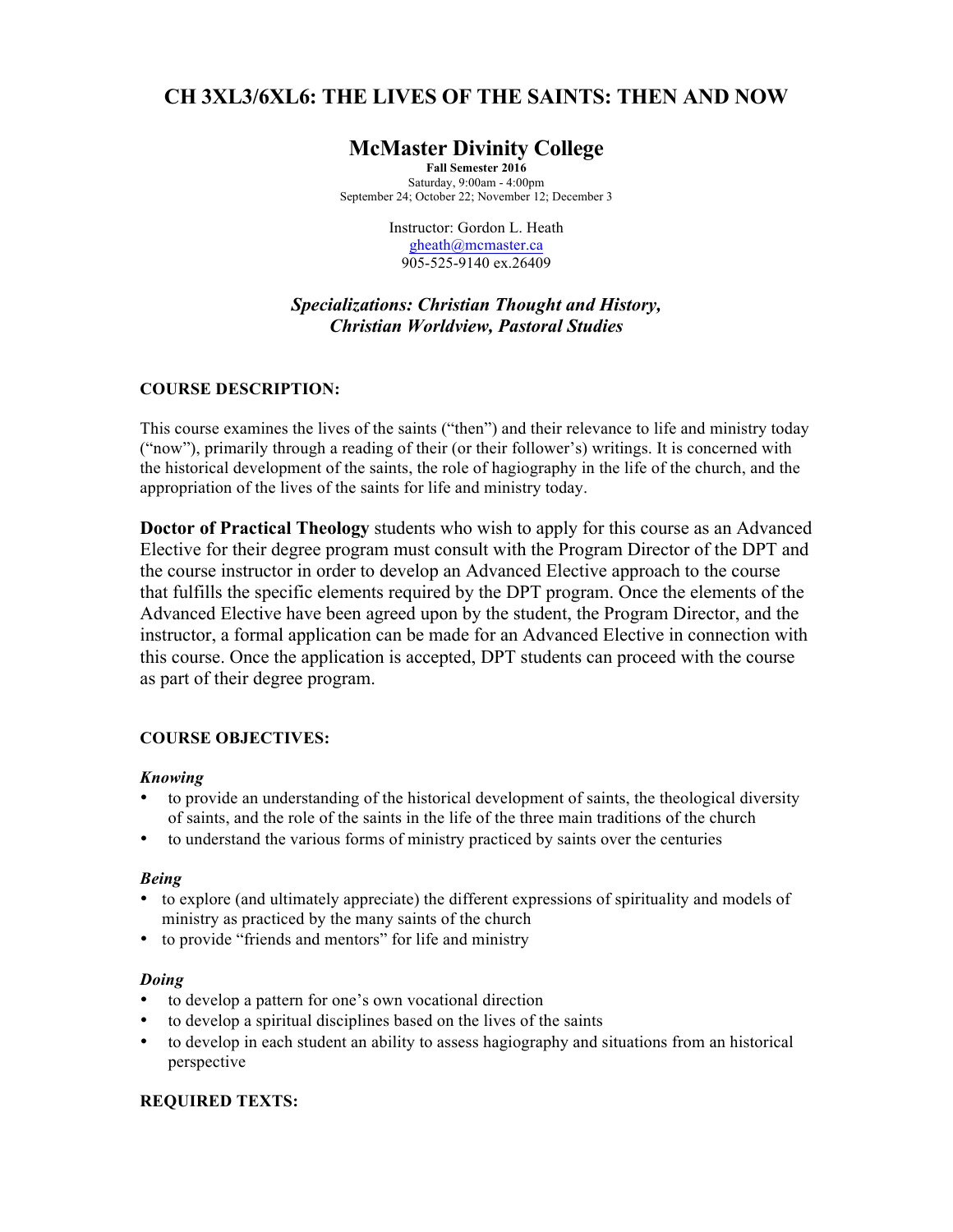- Lawrence S. Cunningham. *A Brief History of the Saints*. Malden/Oxford: Blackwell, 2005.
- Mary-Ann Stouck, ed. *A Short Reader of Medieval Saints*. Toronto: University of Toronto Press, 2009.
- Kathryn Spink. *Mother Teresa: An Authorized Biography (Revised Edition)*. New York: HarperCollins, 2011.
- Gordon L. Heath. *Doing Church History: A User-friendly Introduction to Researching the History of Christianity*. Toronto: Clements Publishing, 2008.
- Selected readings distributed in class.

# **ASSIGNMENTS:**

- **Position Paper:** Write a position paper on the role of saints in the church.
- **Book Review:** Write a book review.
- **Devotional Journal:** Complete a summary of devotional thoughts and applications for life and ministry.
- **Primary Source Discussion:** Be prepared to participate in a discussion of documents.
- **Research Paper:** Write a research paper and present research findings to class.

*Research degree students are expected to fulfill all assignments at an research degree level. They will also be required to prepare an annotated bibliography of ten books and ten articles in the area of their research paper, as well as write an additional 5000 words for the research paper.*

### **GRADING:**

| <b>Position Paper</b>            | 10% |
|----------------------------------|-----|
| <b>Book Review</b>               | 15% |
| Devotional Journal               | 30% |
| Research Paper                   | 35% |
| <b>Primary Source Discussion</b> | 10% |

### **GENERAL COMMENTS:**

- Textbook Purchase: All required textbooks for this class are available from the College's book service, READ On Bookstore, Room 145, McMaster Divinity College. Texts may be purchased on the first day of class. For advance purchase, you may contact READ On Bookstore, 5 International Blvd, Etobicoke,Ontario M9W 6H3 : phone 416.620.2934; fax 416.622.2308; email books@readon.ca. Other book services may also carry the texts.
- Academic Honesty: Academic dishonesty is a serious offence that may take any number of forms, including plagiarism, the submission of work that is not one's own or for which previous credit has been obtained, and/or unauthorized collaboration with other students. Academic dishonesty can result in severe consequences, e.g., failure of the assignment, failure of the course, a notation on one's academic transcript, and/or suspension or expulsion from the College. Students are responsible for understanding what constitutes academic dishonesty. Please refer to the Divinity College Statement on Academic  $Honesty \sim \frac{http://www.mcmasterdivinity.ca/programs/rules-regulations}{}$
- Gender Inclusive Language: McMaster Divinity College uses inclusive language for human beings in worship services, student written materials, and all of its publications. In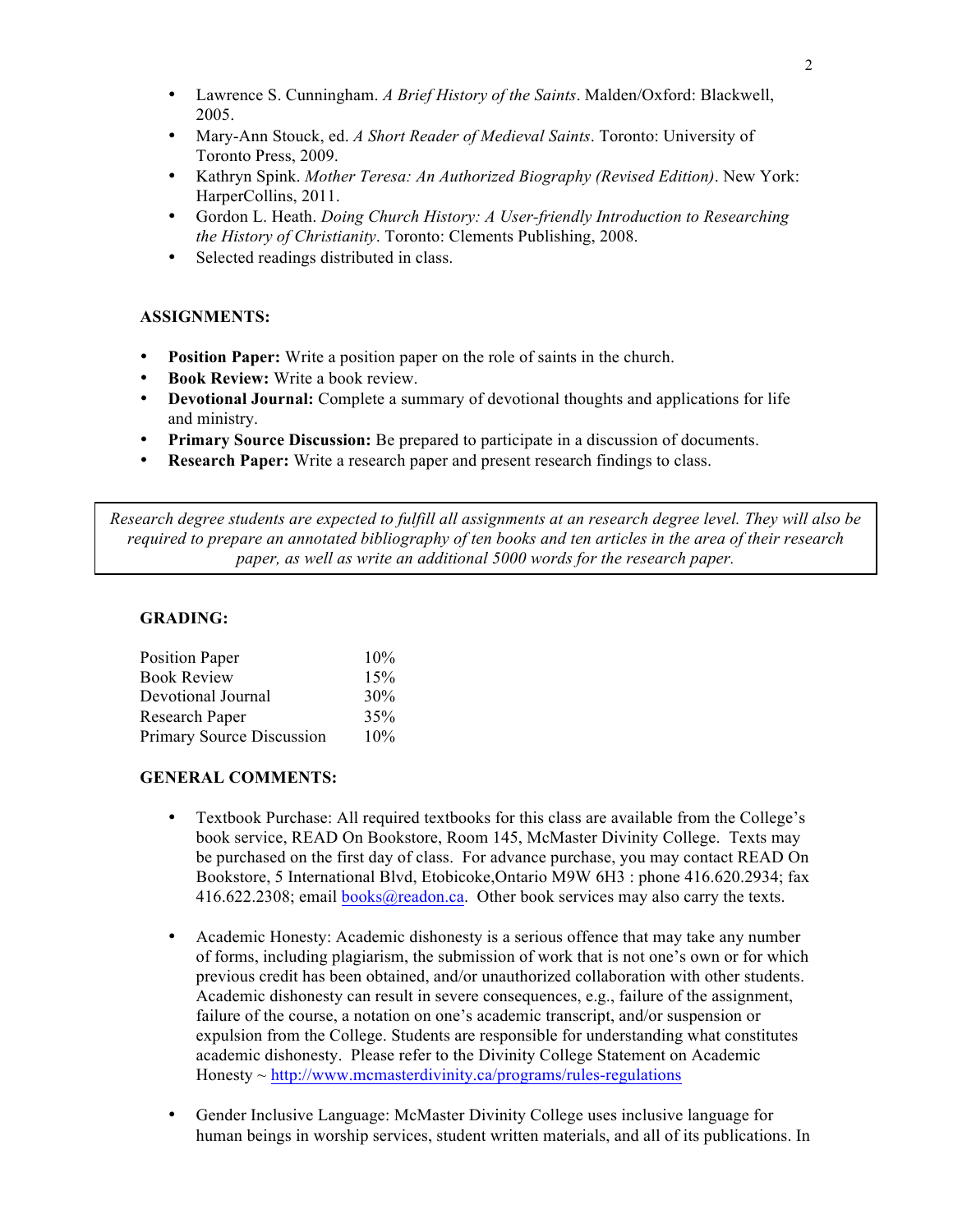reference to biblical texts, the integrity of the original expressions and the names of God should be respected. The NRSV and TNIV are examples of the use of inclusive language for human beings. It is expected that inclusive language will be used in chapel services and all MDC assignments.

- Style: All stylistic considerations (including but not limited to questions of formatting, footnotes, and bibliographic references) must conform to the McMaster Divinity College Style Guidelines for Essays and Theses http://www.mcmasterdivinity.ca/sites/default/files/documents/mdcstyleguide.pdf Failure to observe appropriate form will result in grade reductions.
- Essays must be handed in at the beginning of the class on the day they are due. All other essays will be considered to be late. Students may be exempted from the late penalty of 5% per day (not including weekends) if they attach to their essay a letter explaining the genuine emergency that delayed them. Late assignments (even ones with an extension) will not receive comments and constructive criticism from the professor, and may not be returned at the same time as the papers submitted on the due date. Submit an electronic copy on the due date or a hard copy before the due date if you are unable to be in class on the due date because of a foreknown absence.
- Please turn off your cell phone and/or pager before the class begins.
- Please do not attend class if you are ill and contagious (e.g. the flu).
- Disclaimer: This syllabus is the property of the instructor and is prepared with currently available information. The instructor reserves the right to make changes and revisions up to and including the first day of class.

# **COMMENTS ON ASSIGNMENTS**

# • **Position Paper**

Students are to prepare a three-page position paper on the role of saints in the church. Special attention should be paid to whether or not they need to be highlighted in the life of the church. If not, why? If so, why and how?

# • **Book Review**

Students are to prepare a three-page book of *Mother Teresa: An Authorized Biography*. The review should answer questions such as: what is the author's thesis? How did the author argue the thesis (structure, sources, methodology, etc.)? What are the weaknesses and strengths of the book? What is the value of reading the book? The analysis should also consider the student's specialization. See *Doing Church History* for further instructions.

# • **Devotional Journal**

This assignment is concerned with the application of "lessons learned" from the lives of the saints. It should be a weekly journal based on reflections related to readings and class experiences. It should note key thoughts, important quotes, insights into spiritual life and discipline, plans for spiritual development in the future, reflections on actual practices begun during the semester, saint and liturgy, and so on. Near the end of the semester all students will have an opportunity to share aspects of their journal with the entire class.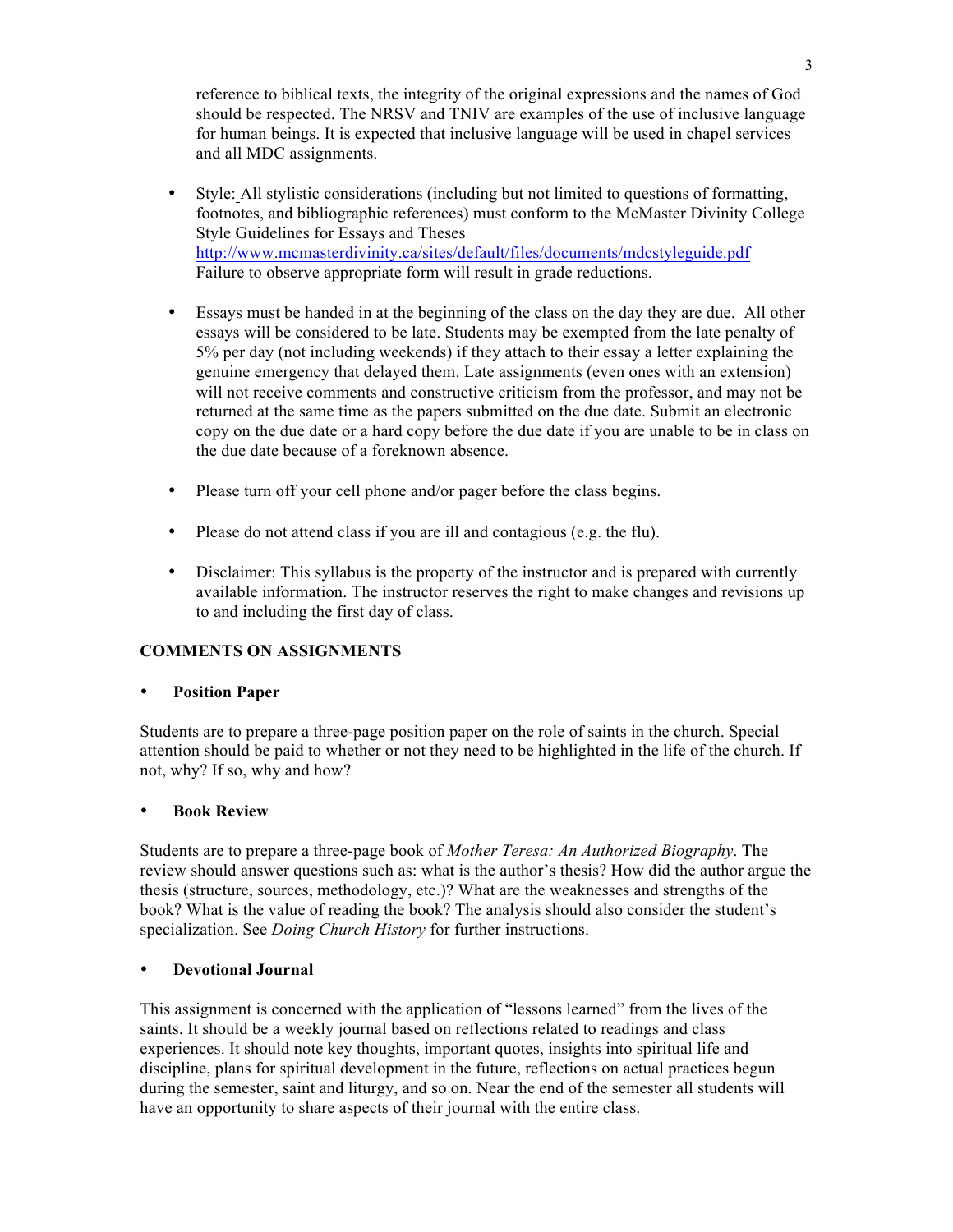### • **Research Paper (and Presentation)**

Each student will write a ten page research paper on a topic related to their specialization. The topic of this paper will be determined by the student's specialization, and developed in consultation with the professor.

- o *Pastoral Studies Specialization*
- o Research for this specialization can go in one of two directions. First, it can focus on a theological construction of one's theological position in regards to an issue related to the saints. Second, it can deal with developing a strategy for dealing with issues related to saints in the local church.
- o *Christian Thought and History Specialization*
- o The research for this specialization should focus on developing critical knowledge of a key movement or event in Christian history or a deeper awareness of an aspect of Christian theology related in the saints.
- o *Christian Worldview Specialization*
- o Research for this specialization should focus on a construction of one's theological position in regards to an aspect of Christians and the saints, with a particular concern for the development of saints in a particular culture.

Results of research will be shared with the class at the end of the semester. There are a number of ways in which this research is to be completed:

- o Traditional academic research paper (5 pages)
- o Non-traditional formats (5-6 pages)
	- § Popular article for a church or denominational publication (2-3 pages)
	- Popular article for a public audience, and to be posted on a blog or Facebook (2-3) pages)

### **CLASS SCHEDULE:**

#### September 24

Introduction to Course Hagiography Class Discussion of Position Papers Theology of the Saints *\*Position Paper Due\**

#### October 22

Relics & Religious Pilgrimages Icons, Liturgies & Holy Days *\*Book Review Due\**

### November 12

The Making of a Saint Varieties of Saints *\*Research Paper Due\**

### December 3

Varieties of Saints